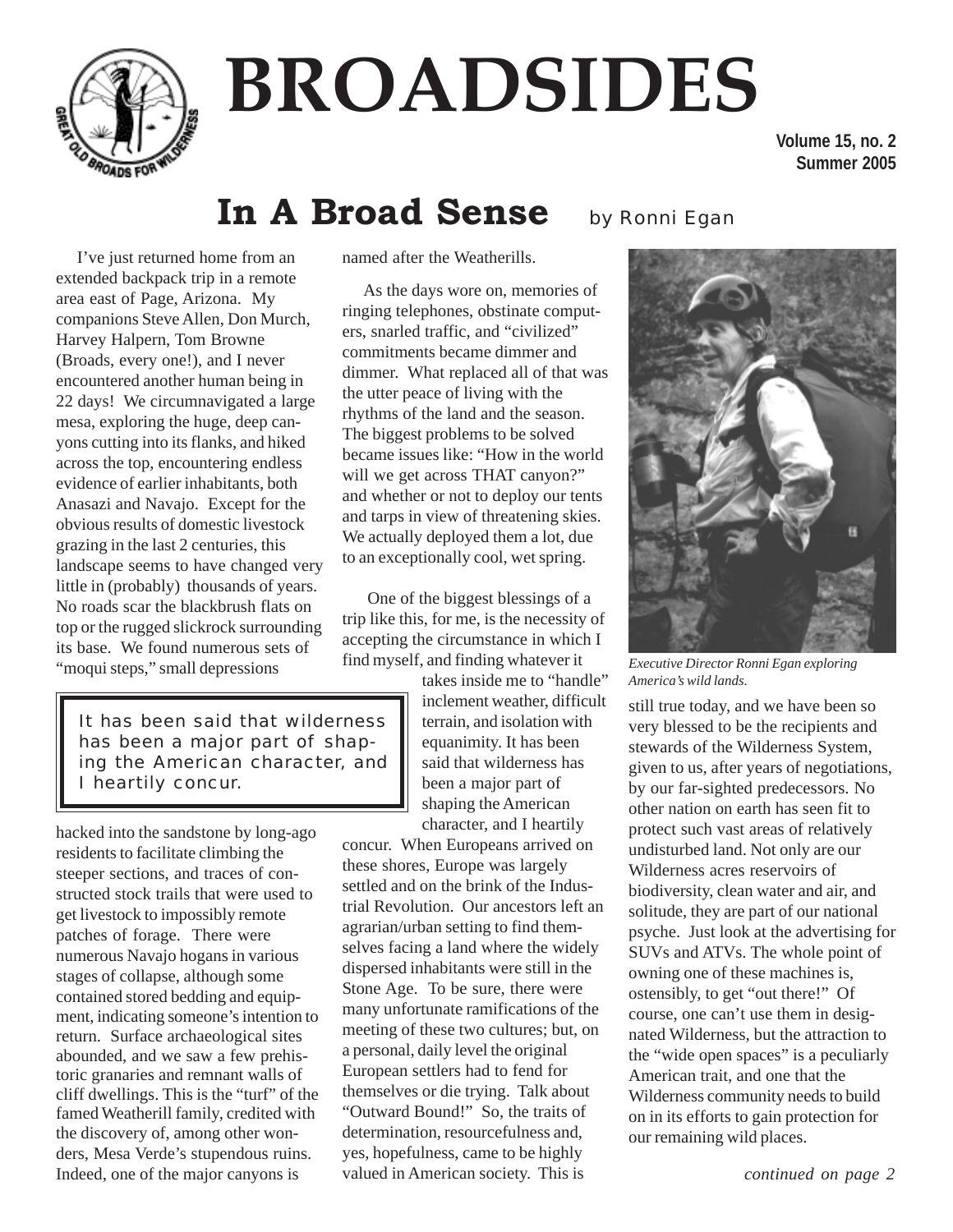### **In A Broad Sense Cont.**

Speaking of SUVs and ATVs, the Broads Healthy Lands Project (BHLP) is beginning to prove its utility in a number of places in the West. We are collaborating with the San Juan Mountains Association and the Canyons of the Ancients National Monument management to send trained volunteers into the field to inventory and monitor roads and trails there. Besides being a very fragile, arid environment, the Monument contains the greatest known concentration of archaeological sites in the country. Managers are in the process of preparing a Travel Plan, which will designate which roads and trails are legal for motorized vehicles. This is a vital step in protecting biological and cultural resources. The BHLP volunteers are providing necessary data to the management to aid in this process.

Broads also held a training in Kanab, Utah, where off-road vehicle (ORV) abuse is becoming critical even in some Wilderness Study Areas (WSA). In addition, the Kane County Commission has been placing County road signs on Bureau of Land Management (BLM) land and in WSAs, making Kanab ripe for citizen activism. The Willow Canyon Outdoor Store in

Kanab is the local hub of environmental activity, and the proprietors helped organize a group of local volunteers, drawing from the Vermillion Cliffs Trails Association and some ORV groups, as well. After the event two volunteers, Sky Chaney and Randy Cram, stepped up to the plate as local coordinators. Their newly formed group, Land Use Volunteers (LUV) of Kane County, is working with the BLM to inventory ORV impacts and help with restoration efforts. They will be contributing much-needed information to the agency, which will hopefully result in improved management practices. We've also begun working with the Three Forests Coalition, and hope to initiate similar volunteer projects on the Dixie, Fishlake, and Manti-La Sal National Forests in Utah.

On another road-related issue, there is good news to report on the Jarbidge, NV "Shovel Brigade" issue. You may recall that the issue was a washout on a primitive dirt road leading to the Jarbidge Wilderness Area boundary. The Forest Service closed the road permanently, as it was deemed harmful to endangered bull trout habitat. Elko County and a group of local citizens calling themselves the Shovel Brigade wanted it rebuilt. A group of Great Old Broads traveled to Jarbidge

on July 4, 2000, to witness the Shovel Brigade's symbolic reconstruction of the road in protest of the Forest Service order. In 2001 Great Old Broads and The Wilderness Society joined a lawsuit involving the Forest Service and Elko County, and we've been mired in it ever since. Well, earlier this spring, in a series of conference calls between all the affected interests, a compromise was reached which, as with all compromises, wasn't all we'd hoped for, but is something we can all live with. The road will be rebuilt as a primitive, not "hardened" road, and barriers will be placed to prevent vehicular incursions into the Wilderness. There will also be increased enforcement. We feel that this is a satisfactory conclusion provided the Forest Service upholds its part of the bargain. It is to everyone's credit that we could participate in civilized discourse and reach consensus on this issue, a process that seems to be awfully scarce in today's environmental debates.

As we plunge into summer I hope you'll take every opportunity to get out and enjoy our wonderful wild heritage in your own unique fashion. And, should you feel so inclined, find a local conservation project to support, while you're at it.

#### **Staff**

Veronica Egan, Executive Director Rose Chilcoat, Programs Director Becky Lawlor, *Broadsides* Editor Sue Agranoff, Membership Assistant

#### **Board of Directors**

Libby Ingalls, Chair, San Francisco, CA Karen Cox, Treasurer, Nevada City, CA Karen Fischer, Fond du Lac, WI Ginger Harmon, Ketchum, ID Jen Jackson, St. George, UT Marcey Olajos, AZ Edith Pierpont, Santa Fe, NM Jen Schmidt, New York, NY Barbara Sutherland, Durango, CO Diane Tracy, Salt Lake City, UT

**Great Old Broads for Wilderness is a non-profit, public lands organization that uses the voices and activism of elders to increase, protect, and preserve wilderness.**

Broadsides is a publication of Great Old Broads for Wilderness. Feel free to reprint articles, but please credit Great Old Broads. Printed on 30% post-consumer recycled paper using vegetable soy ink.

#### **Great Old Broads for Wilderness**

850 1/2 Main Street PO Box 2924, Durango, CO 81302 970-385-9577, fax 970-259-8303 broads@greatoldbroads.org www.greatoldbroads.org



Great Old Broads for Wilderness was conceived in 1989 by older women who loved wilderness and organized to protect it.

The wisdom of their combined years (more than three centuries!) told them that the Broads could bring knowledge, commitment, high spirits, and humor to the movement to protect our last wild places on earth.

Today, Great Old Broads has over 3,000 active members throughout the United States. You do not have to be female, or old, or even great for that matter! to join—but you must be "bold" for wilderness. Please join us on the adventure. Wilderness needs your help!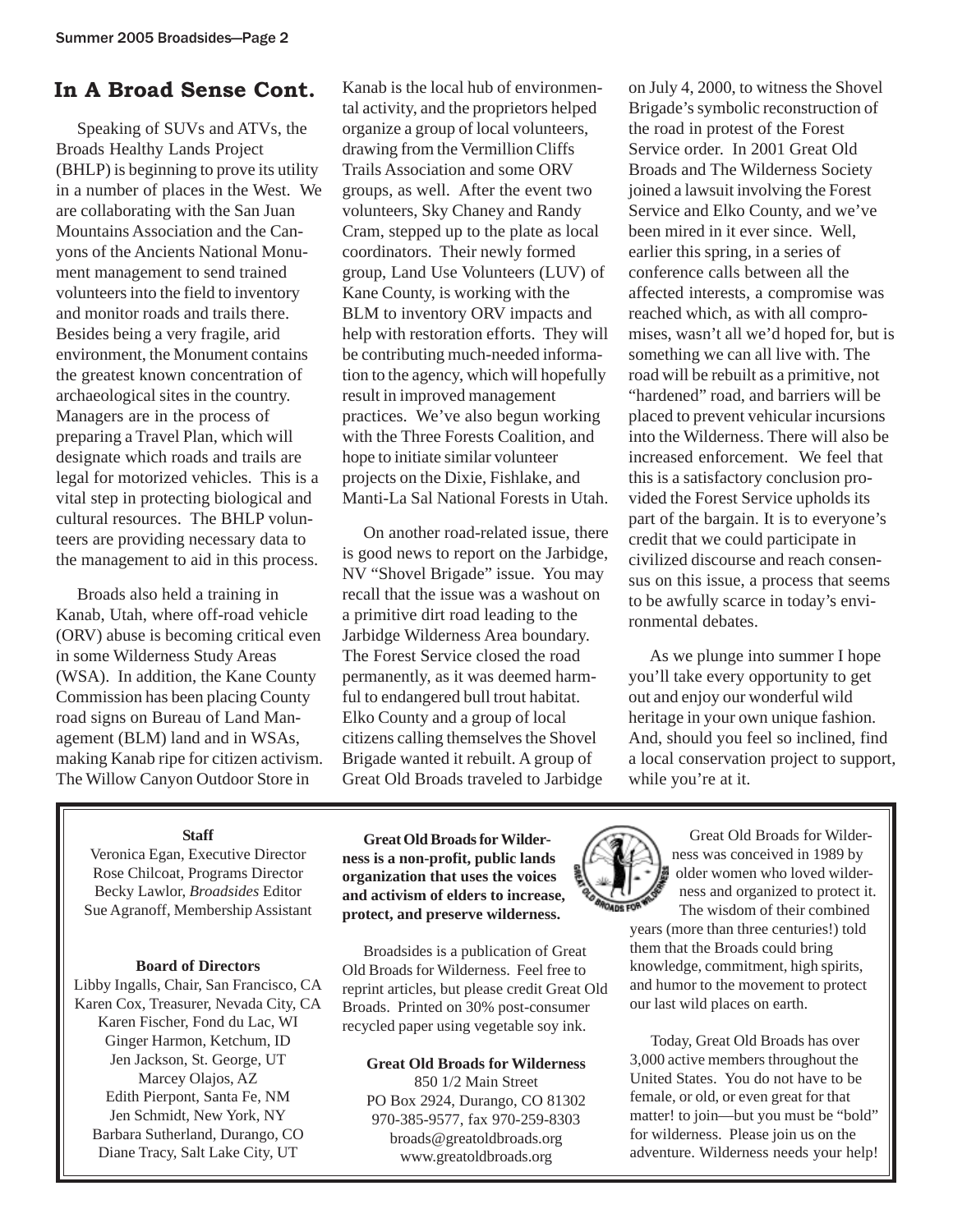### **Welcome New Broads Team Members** handles

### **Marcey Olajos - Board Member**

Having a background in biology and ecology and a love of hiking in the Grand Canyon and southern Utah, I feel like I have finally gotten back to my roots, so to speak, by participating on the

boards of the Wyss Foundation and the Center for Biological Diversity.

My introduction to backpacking was as an adolescent in the Grand Canyon with my father, and his love of that canyon and others rubbed off on me. Watching the rapid degradation of the desert in southern Arizona over the past 20 years has made me realize that battles to save it have to be fought on several different fronts with differing tactics. I have been very concerned about the inability of the environmental groups in Arizona to come together and work toward the goals at hand.



*Marcey Olajos*

Since I enjoy bringing people together, I have been slowly working to bring rather diverse groups to the table to discuss strategies for the protection of our urban and wild places. I find the board of the Great

Old Broads to be very appealing

as it is a very active board. The involvement of board members in the work of the group surely brings the organization together in a very functional manner. I look forward to the participation and the challenge!

### **Sue Agranoff - Membership Assistant**

Sue Agranoff recently joined the Great Old Broads staff and has taken over the laborious task of membership management. Sue is truly a wonder of competence and organization. She

membership renewals, mailing, and rescuing others in the office when the computers are "winning."

Sue,



*Sue Agranoff*

recently retired from the computer software development field, and after spending the last three years traveling around the country in a motorhome hiking in National Parks and other wild landscapes, settled in Durango, Colorado, office headquarters of Great Old Broads. She first heard about Great Old Broads through Senior Outdoors in Durango and joined up. Now, she spends ten hours a week in the office sharing her passion for Wilderness and helping out with membership tasks. Sue is an avid hiker, and a true Broad. We are very grateful to have her with us.

### **Madison Broadband Has Successful First Event**

Great Old Broads and friends from the Madison, Wisconsin area spent the weekend of March 11-13, 2005 "workin' it" at their table in the lobby of *Canoecopia.* This event is the world's largest paddlesport expo and this was its  $15<sup>th</sup>$  year.

With an incredible array of interesting speakers and so many vendors that it can take three days to hear/see them all, the Broads had an endless stream of visitors stop at their table. As they funneled through the checkout area, they were perfectly positioned to pass by. You could tell as soon as they got a look at our banner because there would instantly be grins, laughs, and conversation set off by it.

Local Broad, Pat Connors, did a great job of planning and setting up

our table. She designed two great photo boards with comments about Great Old Broads set in amongst the photos. Broad's board member, Karen Fischer was Pat's backup person and we had a fantastic response from other local broads and friends who helped run the table all through the weekend.

We sold almost all our t-shirts, gave out over 500 brochures, 250 newsletters, gathered 10 pages of names of people interested in the organization, collected generous donations, and had a great time telling people about all the good work the Broads do while having a lot of fun.

The Madison Broadband will be meeting to plan some more events together. One of the major upcoming events will be a weekend hike up in



*Wisconsin Broadband at Canoecopia.*

the Trap Hills of the Upper Peninsula of Michigan; a Great Old Broads alliance project.

For more information on this event or the Wisconsin Broadband, please contact Karen Fischer at fischerk\_2000@yahoo.com.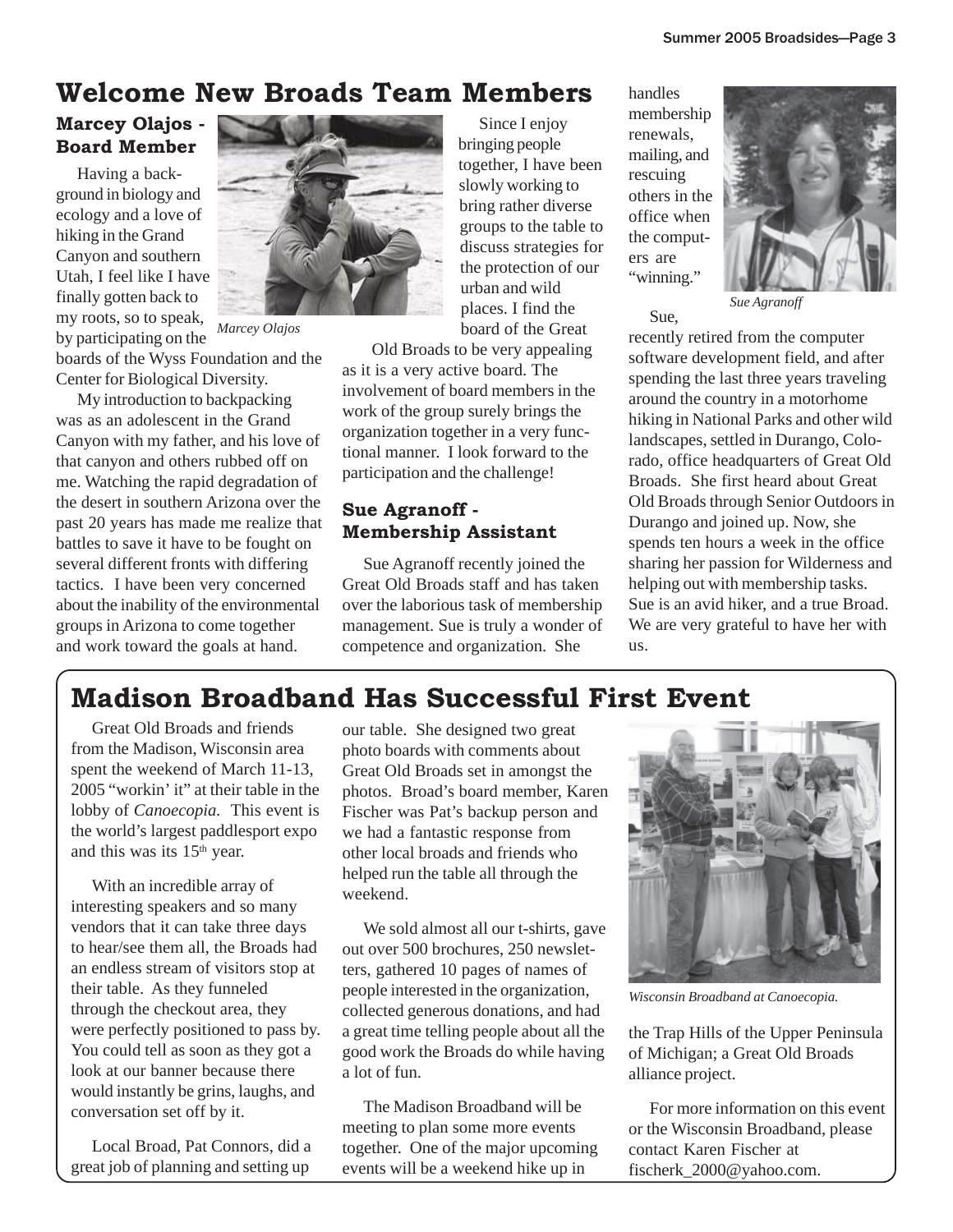### **The North Shore Road**

Over sixty years ago, in 1942, just after the bombing on Pearl Harbor, Congress passed an act authorizing Tennessee Valley Authority (TVA) to build Fontana Dam on the Little Tennessee River in western North Carolina. The dam would flood about three quarters of the length of a state road, NC 288. NC 288 was the only access for owners and residents of land along the northern shore of the reservoir. Displaced residents, mostly poor farmers, miners, and lumber workers, were paid a small sum—\$20 per acre— to relocate. In 1943, the federal government promised to build a road around the lake so that displaced residents could return for visits.

However, the promise of the road has never been kept. By 1972, only 7 miles of what was proposed to be a 40 mile road had been built due to both fiscal and environmental concerns. Since then, no further construction has been done on the road. And now, the North Shore is part of Great Smoky Mountains National Park.

One reason the road has not been built is that since 1943 many environmental laws have been enacted, which will severely constrain if not prohibit any further construction. This threatened southwest quadrant of the Great Smoky Mountains National Park is the largest unroaded mountain tract in the East. Its forests are a haven for neotropical migratory birds. It provides unbroken habitat for both plants and animals. The terrain consists of numerous finger ridges, all precipitous, and any road construction will require mammoth cuts and fills in unstable rock and soil. Along any route, the rock to be exposed contains iron pyrite, which, when exposed to groundwater or rainwater, leaches sulfuric acid, which sterilizes any stream into which it drains.

While so many years have gone by

that it may seem a moot point to build the road, and the road is opposed by the Park Service, Swain County, and the governor of North Carolina, there is a small but vocal group of descendants of persons buried in cemeteries in the Park who want a road for cemetery access. This despite the fact that the 1943 Agreement does not mention cemeteries



*The Hazel Creek area could be placed in jeopardy and degraded if the North Shore Road is built. Photo by Charles Seifried*

in any place, despite the fact that in 1943 the then living descendants were given the option of having the graves moved, free of charge to cemeteries outside the Park, despite the fact that the Park Service currently provides ferryboat rides across Fontana Lake and then shuttles residents visiting relatives' graves via bus seven miles to the main area of the cemeteries (residents still have to walk a quarter to half mile to reach graves, but they would have to do this even if the road was built), and despite the fact that they sued in federal court to require the road to be built, and lost in District Court, in the Fourth Circuit Court of Appeals, and had a further appeal denied by the U.S. Supreme Court.

However, despite all the reasons why the road should not or cannot be built, Congressman Charles Taylor (R-NC) in whose district this land lies, attached a rider to the Department of Transportation Appropriations for 2000, appropriating \$16 million for further construction of this road. Faced with that, the Department of the Interior has commenced work on an Environmental Impact Statement (EIS) on further road construction.

At this time, the EIS study has identified three alternatives which involve construction in this roadless zone of the Park. (1) Partial construction of a 4.7 mile segment. (2) Full construction near the lake shore, 27.4 miles long, ending at Fontana Dam, and then crossing the top of the dam on an existing roadway. (3) Full construction on a route deeper in the Park, and continuing to NC 28 below Fontana Dam, a length of 34.1 miles. The second alternative, along the lake shore, would require construction of three bridges across embayments where the water is too deep to use ordinary pier supports. Those crossings would utilize "non-conventional structures" (defined as steel-arch bridges and cable-stayed bridges) with spans ranging from 1,500 to 3,000 feet, and height above footings of 300 to 600 feet.

The County Commissioners of Swain County, NC, in which all of the proposed road lies, by a vote of 4-1 have asked for a cash settlement in lieu of any further construction. The major national conservation organizations, and all the regional and local conservation organizations are and have been supporting the effort of the County Commissioners to obtain a cash settlement. A group of local residents have formed their own organization, Citizens for the Economic Future of Swain County, and is waging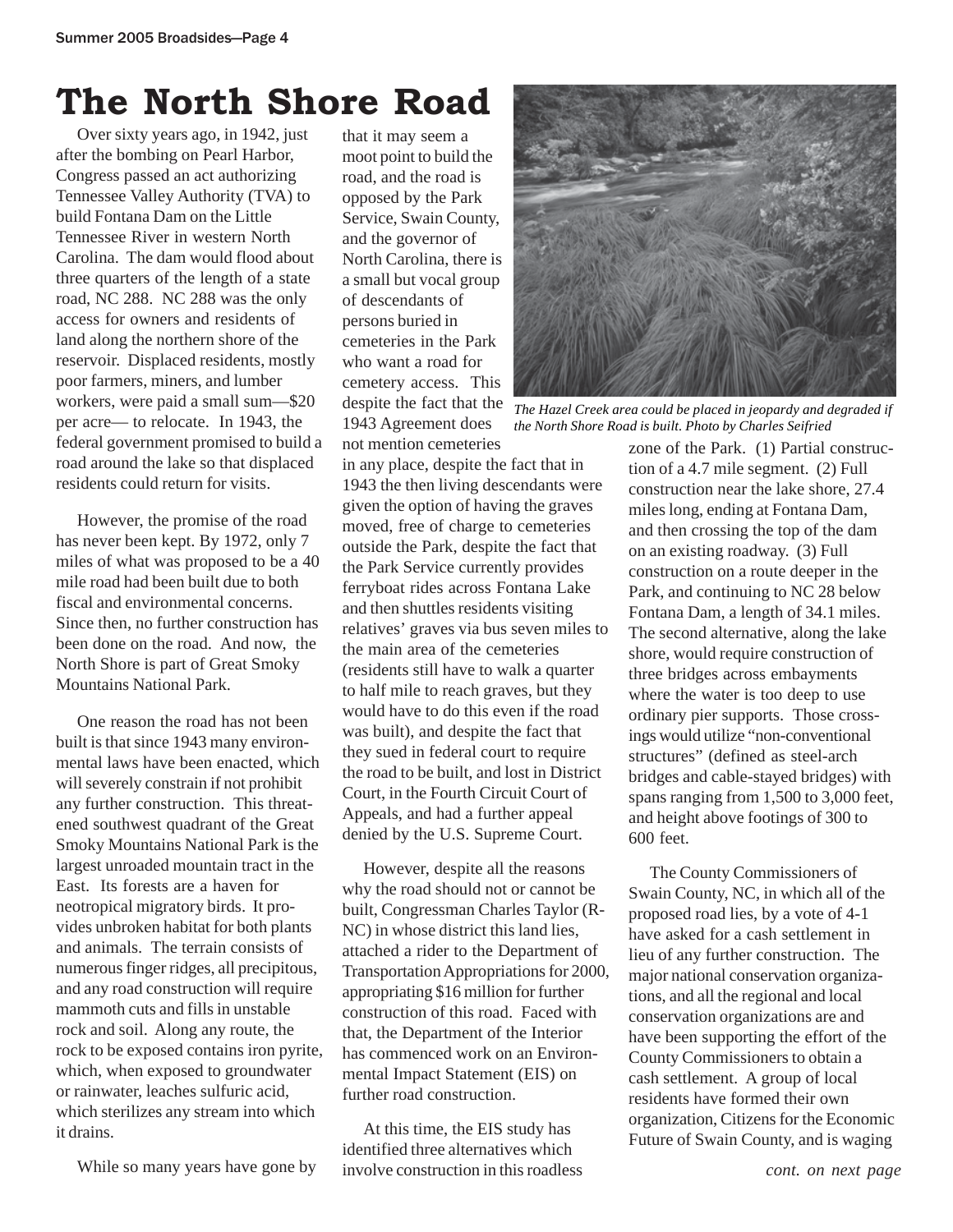### **2005 Calendar of Events—Don't Miss the Fun!**

**Wild Sky Broadwalk – east of Seattle, WA Date: July 28- Aug 1 Cost: \$125**

Broads' first foray to the Pacific Northwest is to drum up continued support for the Wild Skykomish Wilderness Proposal. With strong, local bi-partisan support, this area should have been declared Wilderness when it was first introduced in Congress. Years later, despite massive support, it has not. Last fall, Rep. Pombo did not allow the Wild Sky proposal to clear the House Resource Committee but put forth a greatly watered down version instead.

Join us to discover this lush area with towering mountains, rushing streams, and old growth forest on the doorstep of Seattle. Kris Jonason, owner of Wave Trek, a local whitewater company, will host us at her place in Index, where we'll camp on the banks of the Skykomish River under old growth trees (complete with showers and hot tub!). Folks from the WA Wilderness Coalition will educate us about the campaign and lead us on

### **North Shore Road Cont.**

a campaign for a cash settlement. The Governor of North Carolina, which was one of the four original signatory parties to the 1943 Agreement, also supports a cash settlement. However, those in favor of the road reject the cash payment stating the initial agreement said a road.

A cash settlement alternative is now one of the options being considered in the Environmental Impact Statement. It is the only reasonable, and non-damaging alternative under consideration.

*—Information and article excerpts provided by Ted Snyder of the Sierra Club.*

hikes in the Wild Sky. We'll work with the WA Trails Association and USFS on a trails service project. Come for a truly wild and fun weekend with Broads from across the country. Cost includes camping fees, 4 dinners, 4 breakfasts, and speakers. For more info visit www.wawild.org/campaigns/ wild\_sky.htm

#### **Smoky Mountains Broadwalk – Bryson City, NC Date: September 22-26 Cost: \$125**

Broads are coming East again—this time to lend our unique voice and image to the Greater Smoky Mountains Coalition (GSMC) effort to nationalize the North Shore Road issue. This proposed road along the north shore of Fontana Lake would cut across the largest roadless area in the mountains of the East. This roadless area is within Great Smoky Mountains National Park and has been recommended by the Park Service for wilderness. The Park Service opposes it, Swain County opposes it, the governor of North Carolina opposes it,

but Senator Charles Taylor (Senate Interior Appropriations Subcommittee) is really pushing it and appropriated \$16 million dollars to conduct an Environmental Impact Study for the road construction! See the full story at safc.org or www.northshoreroad.info.

We'll be camping in a private campground on Deep Creek just outside the park. Folks from GSMC, the National Park Service, and Swain County will share the story with us. We'll hike and explore the north shore of Fontana Lake. We'll talk with media to let them know how outrageous it is to even consider building this road, much less spend our tax dollars to study it! Cost includes camping fees, 4 dinners, 4 breakfasts, and speakers.

**To reserve your spot for any of these events, send full payment or a \$50 deposit per event, per person to Great Old Broads for Wilderness, PO Box 2924, Durango, CO 81302. Please include an email address if you have one. Detailed information on logistics, packing, and agenda will be sent to registered participants.**

### **Recycle Your Cell Phone AND Give To Broads**

EARTHWORKS is launching a campaign to dramatically increase the rate of cell phone recycling. The campaign, "**Recycle My Cell Phone**" aims to make recycling cell phones, PDAs, and pagers easy while raising money for charities like Great Old Broads.

The goal of the **Recycle My Cell Phone campaign is to double the rate of cell phone recycling in America** — to recycle one million phones over the next twelve months. Last year, less than 1% of retired cell phones were recycled.

By participating in this campaign you can help protect the environment and help your organization raise money. On average, participating organizations earn \$2 per cell phone collected.

If you have a cell phone, PDA, or pager to recycle, you can visit our website at www.greatoldbroads.org and follow the easy online steps to print out a pre-paid shipping label to send in your cell phone or contact the Broads office at 970-385-9577.

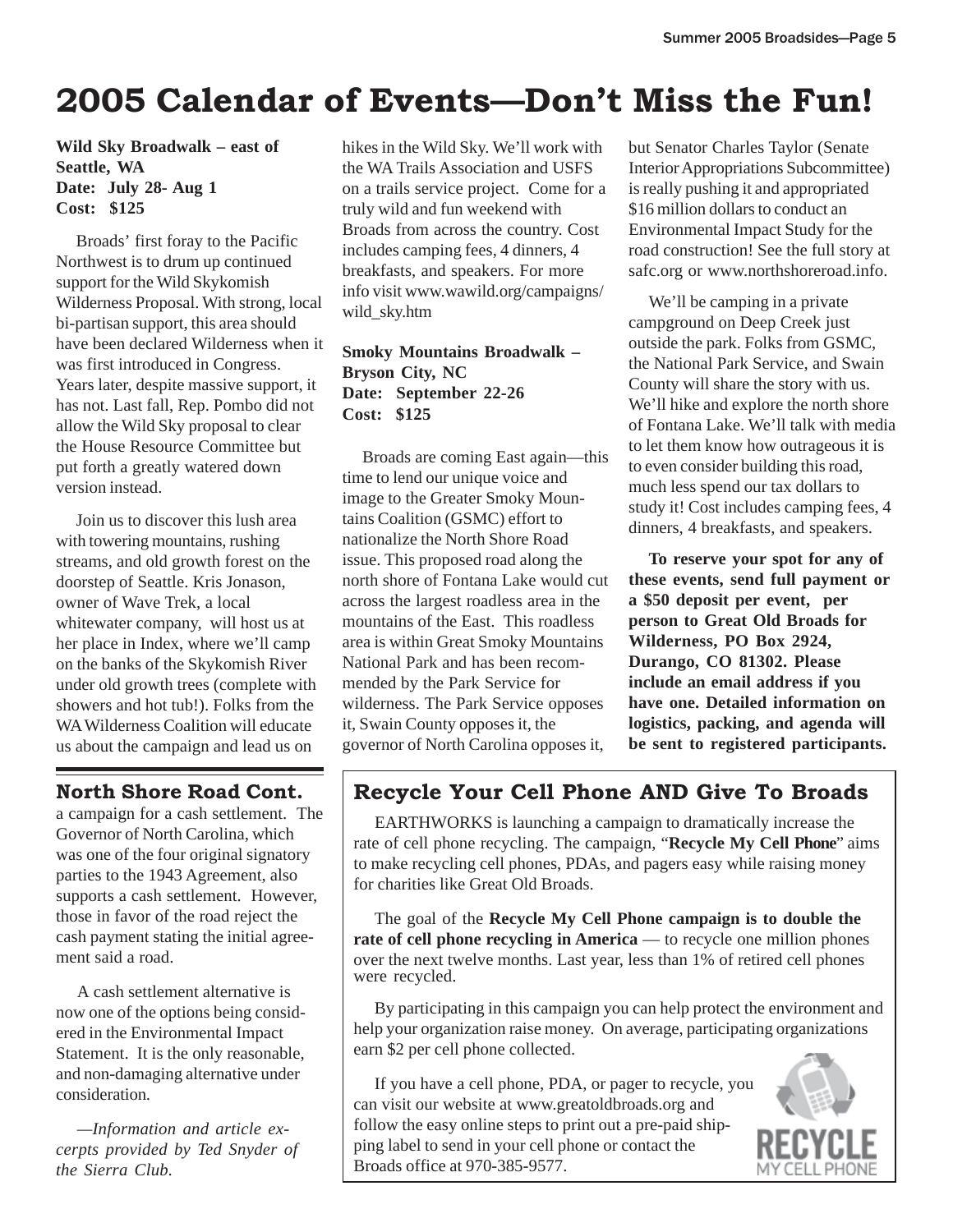## **Broads Healthy Lands Project Gives Local Com Broads Inspire LUV in Kane County**

### by Sky Chaney

What is LUV (Land Use Volunteers) doing in Kane County… an epicenter of conflict over wilderness and off-highway vehicle (OHV) use? Here's the scoop. On March 10, 2005, due to the request of concerned local citizens, the Great Old Broads for Wilderness journeyed to Kanab, Utah to present their Healthy Lands Project Training Workshop to a group of interested locals. Twenty-three people showed up for the training, including a mixture of quiet sport and OHV enthusiasts.

The workshop started with a morning seminar instruction at the Rocking Vee Restaurant (yummy). Via an engaging visual presentation, we learned basic steps for effectively monitoring the dirt roads and tracks that are criss-crossing our natural lands. The goal with Broads Healthy Lands Project (BHLP) in Kanab is to gather accurate standardized data on the impact of motorized vehicles and other human activities. This data is



*Kanab citizens out on the ground during monitoring training.*



*LUV volunteers assist the BLM in building a barrier to illegal OHV incursions at Moquith Mtn Wilderness Study Area.*

then shared with policy makers and land managers who are making key land use decisions.

In the afternoon we practiced our new skills in the field at Moquith Mountain Wilderness Study Area (WSA). With the exception of a few designated areas, no motorized travel is allowed in this WSA. We located

and monitored a recent illegal track made by motorcycles and ATVs. We used digital cameras to record the impacts of this track on soil, vegetation, and scenic values. We noted the exact location of each photo on a log sheet using compass and GPS.

Our track ended at a fence that had been cut by the illegal OHV riders and recently repaired by the Bureau of Land Management (BLM). Although the damage of this illegal track was unpleasant to see, it felt good to get out on a nice afternoon

and do something that may help to prevent further motorized impacts to protected lands.

So where does the LUV fit in? Following the workshop, I and another Kanab local, Randy Cram, decided to head up a new volunteer organization called Land Use Volunteers (LUV) of Kane County. Since March, LUV members have monitored a number of critical environmental

areas near Kanab, and have become volunteers for the Kanab Bureau of Land Management. LUV members assist BLM staff in repairing human impacts in Wilderness Study Areas, and work to report impacts that may need attention and prevention.

Regarding the mission of LUV of Kane County, I

"I think you excellent, **b** and in the a motorized a to work for extremely s between th possible a t minds." —P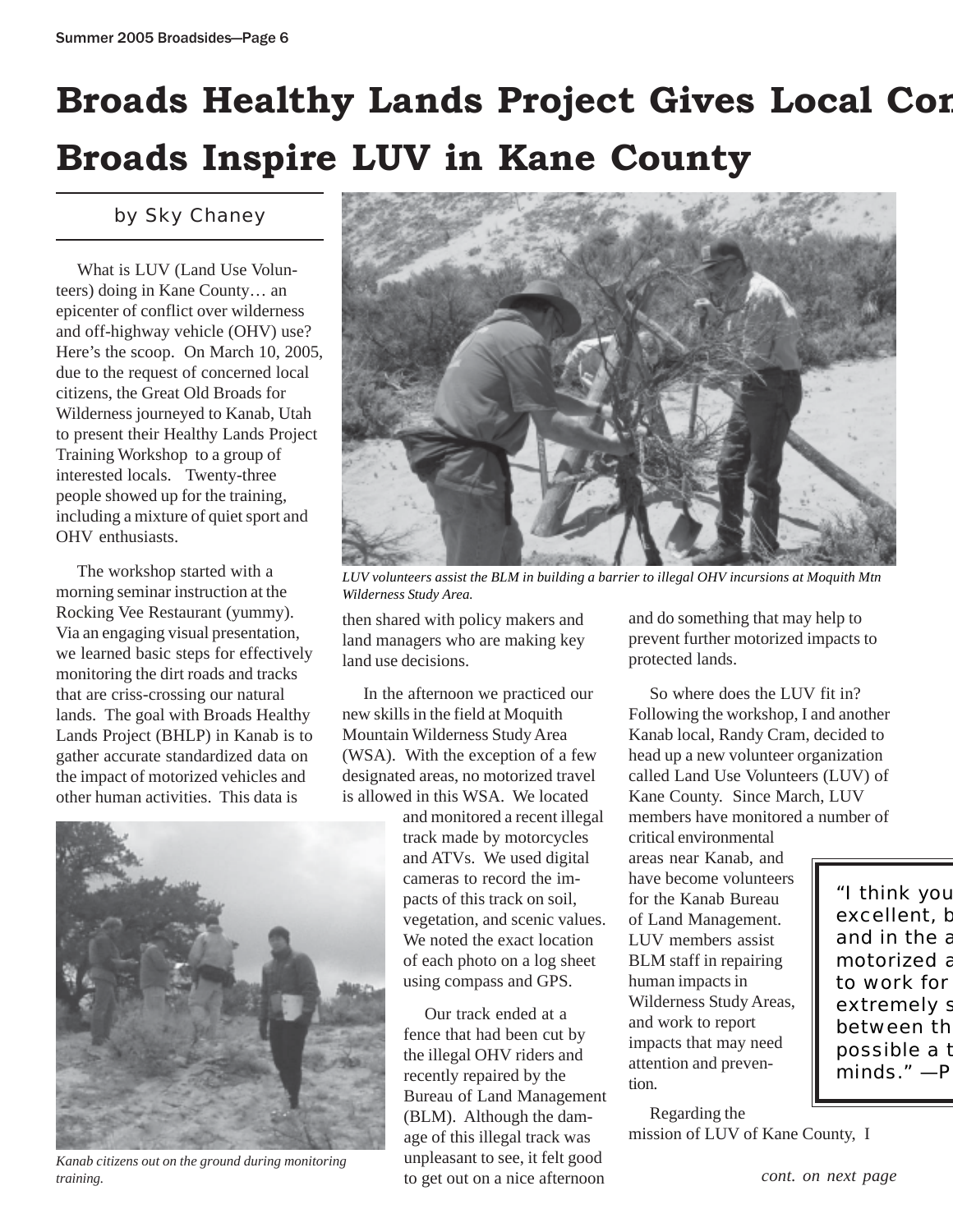### **mmunities the Tools to Make a Difference**



*Volunteer documents ORV use in a riparian area. Photo by Dan Miller*

### **Broads Helps Train Local Volunteers**

On May 21, Bear River Watershed Council and Great Old Broads held a Broads Healthy Lands Project training, which trained nine local volunteers in motorized use data collection. The workshop focused on the nuts and bolts of collecting information about motorized vehicle use in the Bear River Mountains in Northern Utah and is part of the Council's Motorized Use Data Project better known as Project MUD.

Project MUD has collected data on off-road vehicle (ORV) use for

two years and is planning to collect an additional 400 miles of data this summer. The compiled data is presented to the National Forest Service's Logan Ranger District and is included in a national database managed by the Great Old Broads. To view Broads' ORV database, please visit www.goginger.org.

*For more information on monitoring in the Bear River Mountains, please contact Dan Miller at 258-4432 or visit www.BRWCouncil.org.*

r (Kanab) workshop was oth in the training provided ability to bring together both and non-motorized travelers a common goal. You were sensitive to the differences e two groups, and made otally civil meeting of the eg Simmons

> feel our work in healing the environment will never end… but unless we get our butts off the couch, it will

never start! Getting out and helping Mother Nature is good for the heart. It's fun. Now I know what it feels like to be a Great Old Bro for Wilderness!" (I'm a guy.)

*For information on having a Healthy Lands Project Training Workshop in your community, contact Ronni at ronni@greatoldbroads.org or call 970-385-9577.*

*You may reach LUV of Kane County by calling Sky Chaney at 435-644-5744 or Randy Cram at 435-616-1853.*

*"Thank you, Broads, for your stellar performance at our Kanab workshop, and for the OHV monitoring program. In regards to getting a handle on the issue of OHV damage to public lands, I've drawn more encouragement and empowerment from the weekend's activities than from the previous year's experiences." —Susan Hand*



*Project MUD volunteers learn to check information signs to make sure all info is up-todate with current travel plan. Photo by Dan Miller*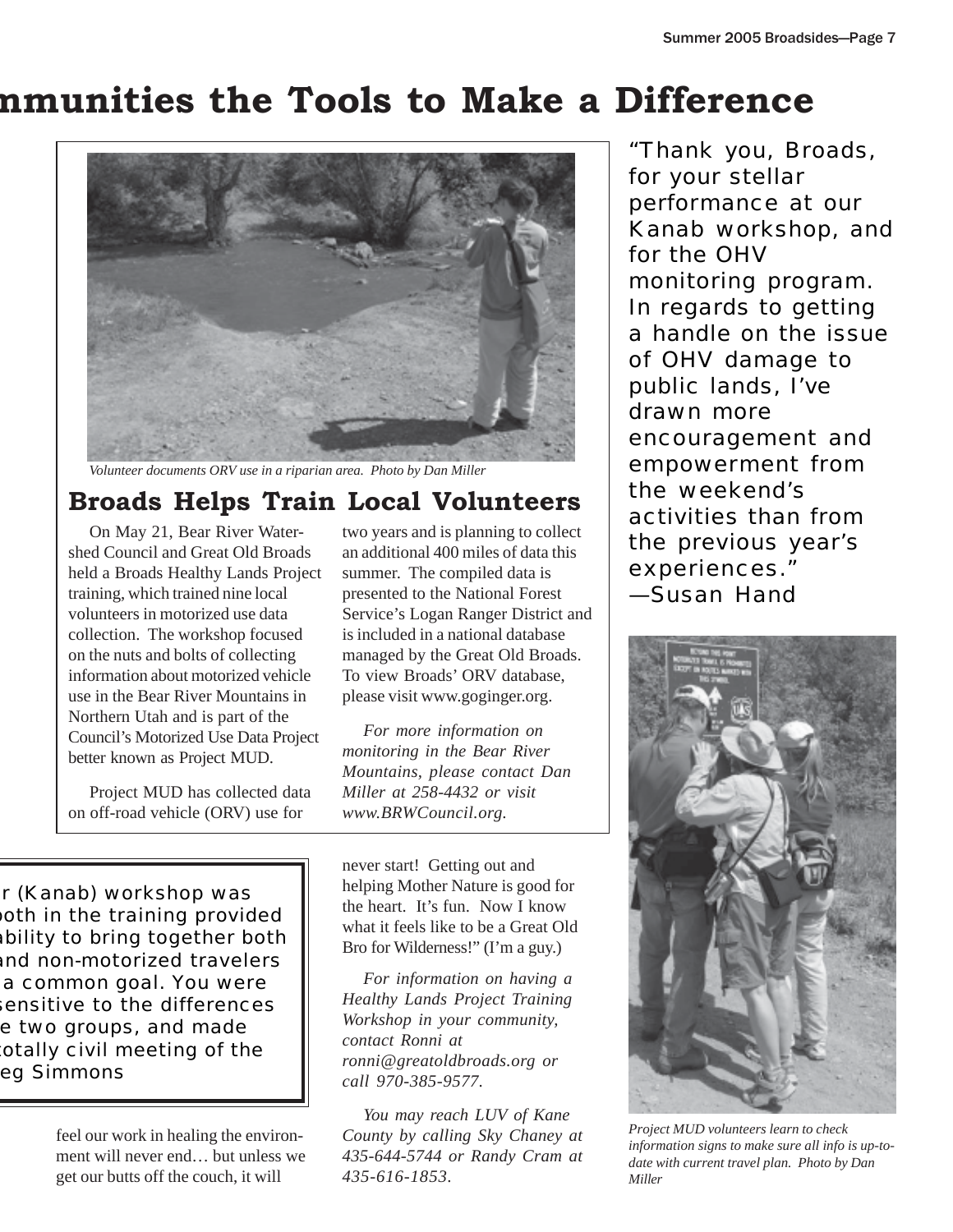## **The Perfect Meander**

"Here it is…the perfect meander." Pete Stacey was not speaking of a leisurely stroll down a well-worn hiking path or a complex dance maneuver. He was pointing to a U-shaped bend in the Rio Cebolla north of Jemez Springs, New Mexico where Great Old Broads gathered in May to learn how to assess the health of riparian areas. Pete is a Wildlife Biologist from the University of New Mexico who has worked with four other scientists to develop a unique and user-friendly method for non-scientists to assess the quality of their regional riparian areas.

I attended this Broadwalk with more interest in meeting fellow Broads than in attempting to learn techniques that I fully expected to be as incomprehensible as the mechanics of my automobile. Instead of being zoned into narcolepsy or a full blown anxiety attack, I was mesmerized by the magic of Pete's description of nature's symbiotic intricacies. I didn't want to

by Barbara Sutherland leave his side as I became fully engaged by tales of why beavers are necessary to stream health (I'd always heard the blurb about how they needed to be trapped and transported out of the area before they did too much damage) and a stream that looks trampled to death by cows is not necessarily hopeless if other factors are healthy. He introduced us to the many small, but hugely important systems working together for the good of the whole. I've seen many rivers and streams, and yet I've missed the big picture my entire life.

> Of course, no Broad event is complete without entertainment. Ours was provided by a Broad who tumbled into a hole neck deep and emerged like a true Broad, gasping with laughter and victorious as if the winner of the wet T-shirt contest. Then there was another who walked around with a toilet paper roll as the official noxious weed spy, and the brave Broad who clung precariously to a willow branch, butt in the air, as she



*A Broad uses hi-tech toliet paper roll technology to spot noxious weeds. Photo by Barbara Sutherland*

repeatedly slipped her foot over the edge in search of cool dark places for fish to hide. It was all fun.

So, I scored on two counts: I met some more great Broads, and I learned a lot that has changed forever the way I look at a watercourse. Another fascinating Broadwalk. Hope YOU can attend the next one!

### **Days in the Desert IV: Objectivity and Serendipity Rule**

Our 2005 riparian assessment training was held in the Jemez Mountains of the Santa Fe National Forest, comparing exclusionary and grazed sections of the Rio Cebolla. As in other Broads happenings there was a delightful commingling of first-timers and veterans, of in-and-out of staters, of other environmental groups (Forest Guardians and New Mexico Wilderness Alliance), and the enjoyable, patient and scholarly leadership of Peter Stacey (University of New Mexico Biology Department), all supported by the experience of staff members Ronni and Rose, and Cathy

Cowles' culinary treats.

Since I first participated in Days in the Desert in 2002, there has been an

evolution and streamlining of the stream assessment worksheets and scoring developed by Pete Stacey and other scientists working on the project. There is now greater clarity and less ambiguity or complexity of procedures; nonetheless, we bombarded Pete with endless questions both at the stream and at the follow-up question and answer sessions. Throughout our walking/ wading, taking measure-

**by Vera Snyder** Cowles' culinary treats. The ments, and noting observations Pete<br>stressed the need for data-based stressed the need for data-based conclusions versus a priori judgment;

*cont. on next page*



*Broads use their feet and sticks to determine the amount of algae growing on rocks beneath the surface. Photo by Carrell Foxx*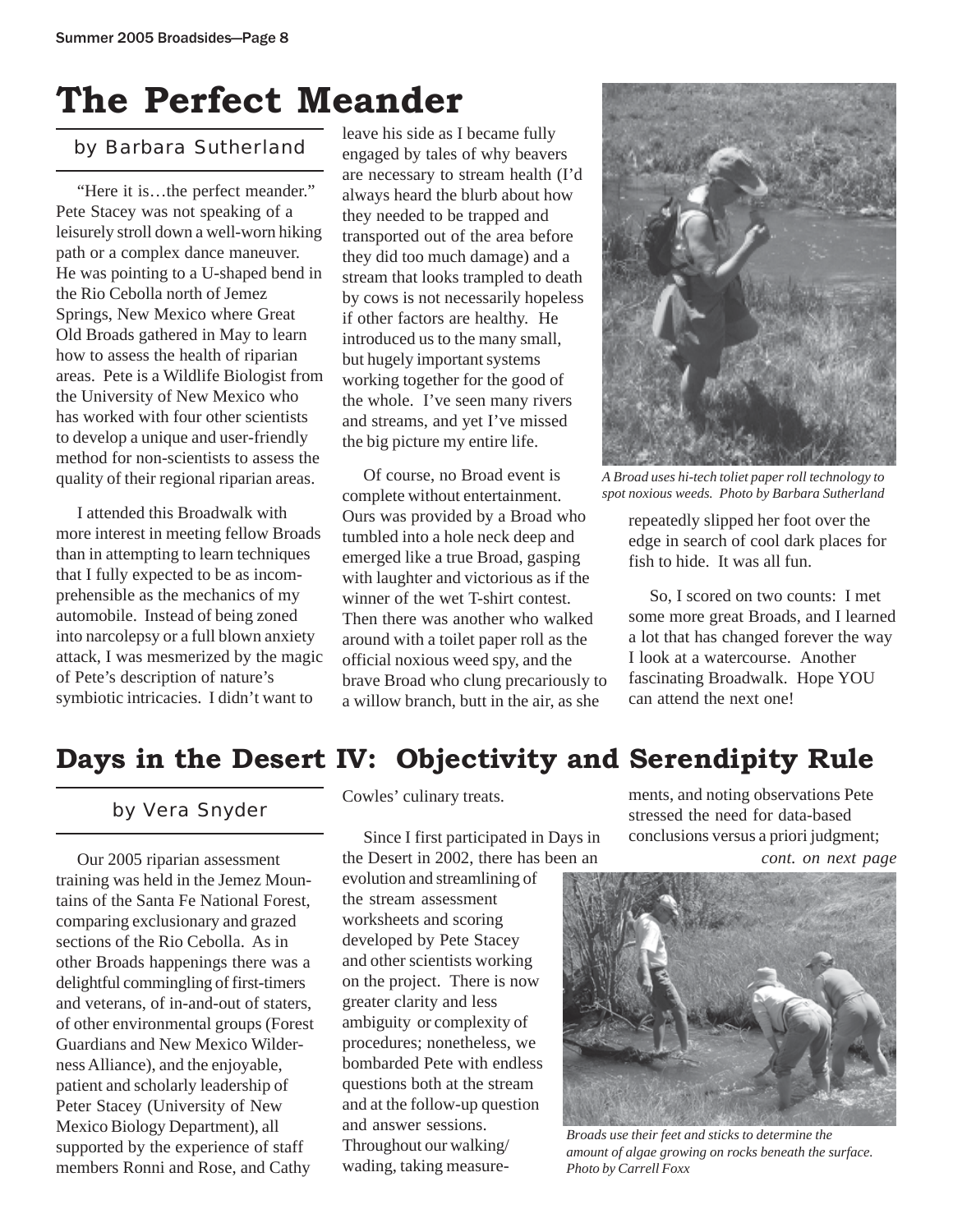### *The Broader Wilderness Movement* **New Forest Rules Weaken Safeguards**

In 1976, Congress enacted the National Forest Management Act (NFMA), requiring the Forest Service to develop land and resource management plans for each of our National Forests at least every 15 years. An essential provision of the legislation was thorough public involvement at every stage of the planning process.

To say that the original NFMA rules adequately protected the national forests is to exaggerate. But it is wholly accurate to say that citizens interested in the management of our forests greatly benefited from those rules and used them to participate effectively in planning matters.

The interim rules change that and change it markedly. Timber cutting could be allowed in any forest outside wilderness or other statutorily protected areas. Where once the agency was **required** to manage to protect such things as species viability, that protection is now discretionary. Where once the agency had a duty to ensure that its management decisions comported with the best available science, the role of science is now diminished to just "one aspect of decision-making" and not even the **most** important:

"competing use demands" can now override science.

And where once the agency was required to prepare an environmental impact statement under the National Environmental Policy Act (NEPA) whenever a forest plan was revised or significantly amended, the agency is now free to "categorically exclude" forest plans from the clear terms of NEPA. While the forest supervisor **may** consider a range of options, as under NEPA, there is no guarantee that the agency will do so. And there is no assurance that planners will consider the cumulative effects of logging, grazing, mining and off-road vehicle uses of the forest. There's no assurance, either, that the agency will provide the public enough information to make informed comments on the agency's proposal or options (if any).

A bedrock strength of the NFMA was its requirement that the agency operate to maintain viable populations of fish and wildlife species on our national forests. Now it's gone. Instead, the new regulations contain only an "overall goal" to "provide a framework to contribute to sustaining native ecological systems." The

### **Days in the Desert IV Cont.**

objectivity versus bias. This concept really became evident Sunday as we stepped around fresh cowpucky, noting the cattle as well as the virtual absence of riparian trees and shrubs, the latter having been repeatedly nipped in the bud by cattle and elk. "Aha," we thought, expecting notably different scores compared to the previous day's ungrazed transect. Surprisingly, the comparative overall scores of stream health were not that divergent. So we talked about our assumptions, including the probability that this transect would degrade over the summer. We had to agree that this possibility lacked

validity until or unless we returned later to the same transect and took the same measurements. Hence, our critical learning was the importance of and respect for objectivity, particularly when attempting to influence agencies and decision-makers regarding land use policies.

The serendipity? The unusually cold and damp weather preceding the event switched to sunny and warm everyday; the bugs were minimal and bites were rare. We were also fortunate in securing a camping area for all of us in an extremely popular camping and fishing campground. It was, as always, a great Broad event.

directives are similarly vacuous, giving broad discretion to the forest supervisor to protect sensitive species populations "to the degree determined appropriate." The combined weight of these changes is to make it difficult, if not impossible, for the public to effectively participate in the management of our national forests.

Please voice your concern over the new rules! Contact your legislators and write a letter to the editor. We must make Congress and the public understand that these new rules will have serious consequences.

### **Green Mountain Forest Plan Falls Short**

Vermont's Green Mountain National Forest forms the backbone of this idyllic, pastoral state. Visitors hike, ski, camp and explore in its rolling mountains.

The future of this forest is very much at stake today as the Forest Service develops a plan for managing the forest for the next 10 to 15 years. The agency's draft plan recommends far too little wilderness protection and proposes opening up much of the forest to all-terrain vehicles (ATVs). The sensible course is to recommend more wilderness and to keep the forest free of ATVs. We need your help today to send that message to the Forest Service.

Write your own letter to the Forest Service, and send directly to their email address, gmflplanrevision@fs.fed.us, or send a letter by snail mail to:

Forest Plan Revision Green Mountain National Forest 231 N. Main Street Rutland, VT 05701

*—Information provided by The Wilderness Society. For more info visit www.wilderness.org*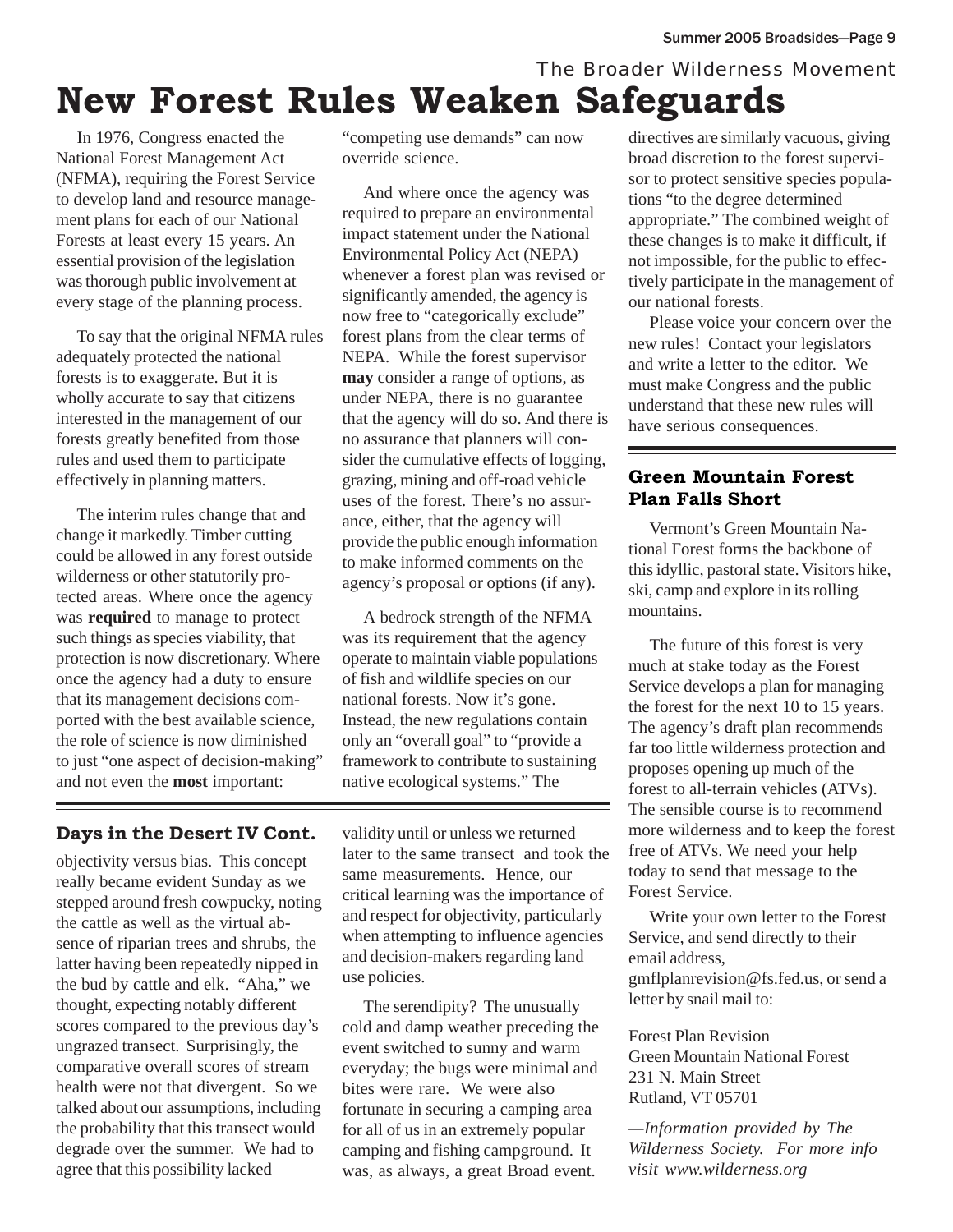## **Grandmother of Nevada Wilderness**

At 80 years old Marge Sill certainly fits the portrait of a grandmother and a Great Old Broad. Like all Great Old Broads, Marge's grandmotherly instincts have been gathered up through a lifetime of nurturing and caring, and not just for others, but for nature's wild lands. For over fifty years Marge has been fighting tenaciously for the protection of Nevada's wild lands. So far her passion and persistence have helped push through several wilderness bills, but Marge isn't done yet; even now she continues to work towards her vision of "nurturing all wild lands for future generations."

Marge's work for wilderness extends as far back as the Wilderness Act. From 1956-1959 Marge lived in New Mexico where she met with Senator Clinton Anderson and lobbied for the 1964 Wilderness Act. Then in 1959, Marge moved to Nevada with her husband. Although she could count the number of environmentalists



on one hand, she and her husband, who was also very active in conservation, began working to get a good wilderness bill

passed in Nevada. It was an uphill struggle, but Marge never gave up even though it took over twenty-five years to see success.

Despite Marge's best efforts, it wasn't until Representative Harry Reid (D) took up the battle for the Great Basin National Park in 1986 that any wilderness legislation was passed since the passage of the 1964 Act, which protected just one small area in Nevada—the 64,667 acre Jarbidge Wilderness. Then in 1989,

three years after Reid was elected to the Senate, a meager 750,000 acres were designated as wilderness, but for Marge and others who had been working for wilderness in Nevada for a long time, it was a big moment of celebration.

Since Marge had already waited over twenty-five years to see one wilderness bill pass, she knew how to bide her time. From 1989 until 2000 Marge continued to work for Nevada's wild lands. While there was no opportunity to pass another bill, she spent the time "doing her homework," looking at many areas that could qualify for wilderness designation and working to influence public opinion. Finally, over 10 years later, another chance came along.

In 2000, Senator Bryan decided to retire and the one thing he wanted was the Black Rock Desert-High Rock Canyon Conservation Area. "We saw the opportunity to get several wilderness areas," said Marge. And they did—752,000 new acres of Bureau of Land Management wilderness were included in the bill.

Since 2000, Marge and Nevada wilderness have been on a roll. In fact, for a state that had to wait so long to get *any* wilderness designated, they are doing better these days in this difficult political environment than most other states. In 2002, the Clark County Conservation of Public Land



*Marge's passion and dedication for wilderness will out last her lifetime.*

and Natural Resources Act was signed, and was the only large amount of wilderness—452,000 acres—to come into the National Wilderness System that year. Then, in 2004, the Lincoln County Public Lands Bill was signed, which designated 768,000 acres of wilderness—the largest acreage of any wilderness that went into the National System in that year.

While Marge has worked tirelessly to help these bills come to fruition, she acknowledges other forces at work. First, there is the political aspect. "I think politics is the name of the game," says Marge. "If you're talking about the environment, you have to be talking about politics." Marge notes that the wilderness community owes a tremendous amount to Senator Harry Reid.

The second factor for success says Marge has been the development of a wilderness coalition. "I want to emphasize the importance of having a coalition of groups," says Marge. "It makes a big difference."

For Marge's part, she has worked on media in helping to get wilderness designated. She has met with editors of newspapers, written a column called, "It's Your Turn," about wilderness, testified before County Commissioners, and anything else that she can do that has to do with influencing the public. Every ounce of her effort has been volunteer. *continued on page 11*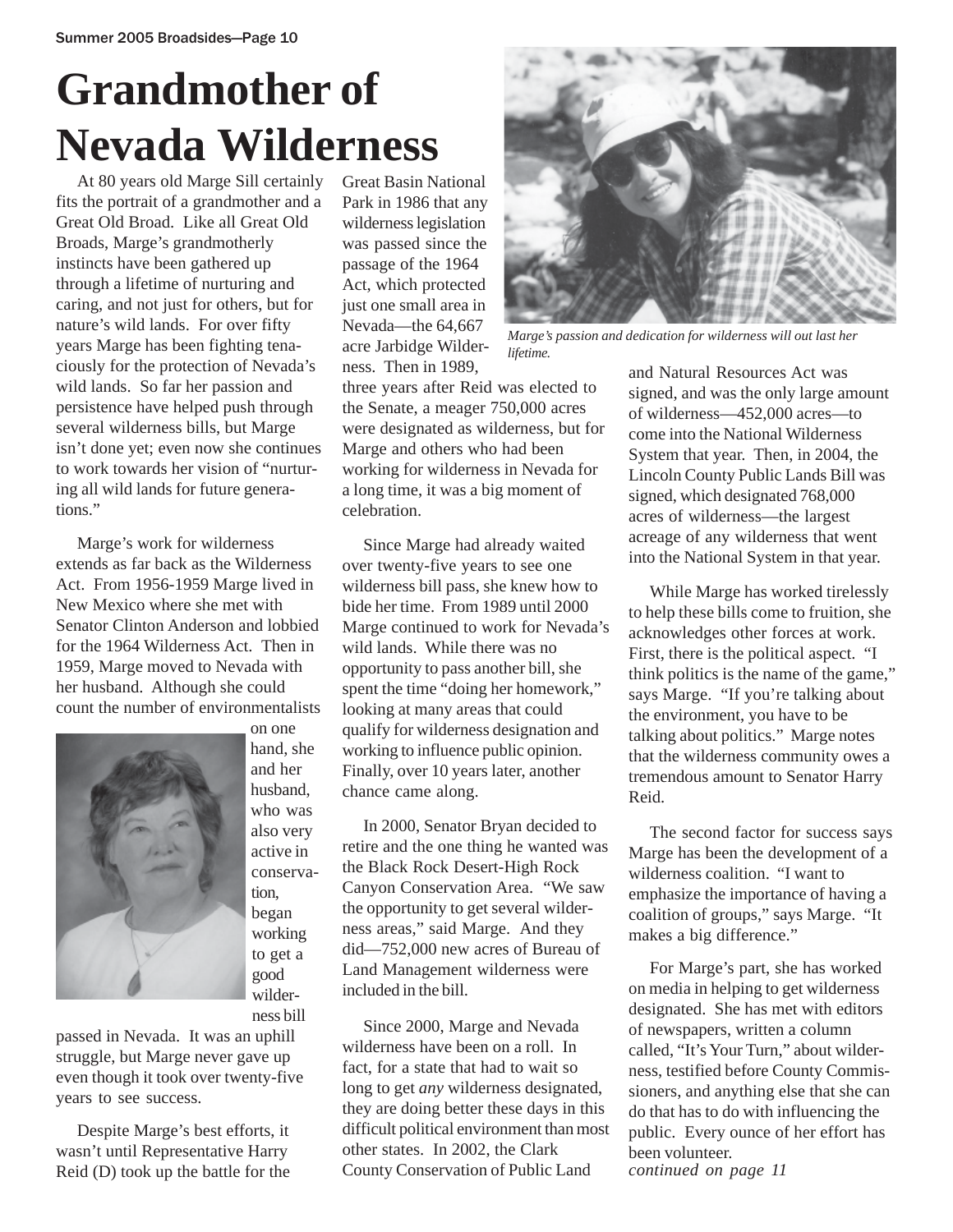### **Become a Sustaining Member!**

Please consider joining our Sustaining Member program and help provide critical support for our work to protect our nation's pristine roadless public lands. Giving on a monthly basis provides reliable funding for Broads so that we can focus our energy and resources on the many wilderness issues at hand. It also save us money, resources, and time. It's easy and secure—you can sign-up using a credit card or a voided check. Please, give Broads the greatest gift you can—your ongoing support.

**Sustaining Members may receive a free short sleeve Broads T-shirt as a token of our appreciation.** Yes, please send me my free t-shirt for supporting Broads as a Sustaining Member! S, M, L, XL (circle)

| Yes, I want to help! Here's my commitment to a monthly gift:                                                                 |                                                                                                                                               |  |  |  |  |
|------------------------------------------------------------------------------------------------------------------------------|-----------------------------------------------------------------------------------------------------------------------------------------------|--|--|--|--|
|                                                                                                                              | \$100 $\Box$ \$50 $\Box$ \$30 $\Box$ \$15 $\Box$ \$10(minimum) $\Box$ Other                                                                   |  |  |  |  |
|                                                                                                                              |                                                                                                                                               |  |  |  |  |
|                                                                                                                              | Address: City: City:                                                                                                                          |  |  |  |  |
|                                                                                                                              |                                                                                                                                               |  |  |  |  |
| Select payment method: Visa Mastercard Master Music Policover   Check (attach voided check)<br>Card Number: Expiration Date: |                                                                                                                                               |  |  |  |  |
| days written notice.                                                                                                         | I authorize Broads to arrange automatic payments from my account on the 20th day of each month. I understand I may cancel at any time with 30 |  |  |  |  |
|                                                                                                                              |                                                                                                                                               |  |  |  |  |
|                                                                                                                              | Mail form with voided check to:                                                                                                               |  |  |  |  |
| <b>Great Old Broads for Wilderness</b>                                                                                       |                                                                                                                                               |  |  |  |  |
|                                                                                                                              | P.O. Box 2924                                                                                                                                 |  |  |  |  |
|                                                                                                                              | Durango, CO 81302                                                                                                                             |  |  |  |  |

#### *Marge Sill Cont.*

And while Marge can no longer physically visit wilderness, like other Great Old Broads, it's comforting just to know it's there. She also tries to mentor young people. She says, "It is the most important thing we elders can do, to bring along the next generation. It's the only way we're going to be able to keep our magnificent wild areas."

Marge acknowledges that the current political atmosphere is grim for wild lands, but with her neverfailing dedication and optimism that has kept her going for so long she says, "I don't see much hope until we can change the makeup of the Administration, but at the same time we need to keep working with the agencies, keep bringing young people in, and just have hope that things will change for the better."

As for Great Old Broads, Marge hopes that Broads continues to expand. "I think it is so extremely important that women be involved. Older women have a lot of influence. People aren't going to treat them the same way as others. The antagonism is not there."

"You don't have to be young and macho and carry a sixty pound pack up a mountain in order to care about wild places," says Marge. And nobody has shown this to be more true than Marge Sill—a true grandmother of wilderness.

*—Marge Sill is currently the Secretary of the Board of Directors of Friends of Nevada Wilderness. She has been honored as a Wilderness Hero by national conservation groups for her enduring volunteer efforts to save Nevada's special wild places. —BL*



*Catch the cash, Ronni! Broads made over \$1,000 at a SouthernUtes Sky Ute Casino money grab for charity.*